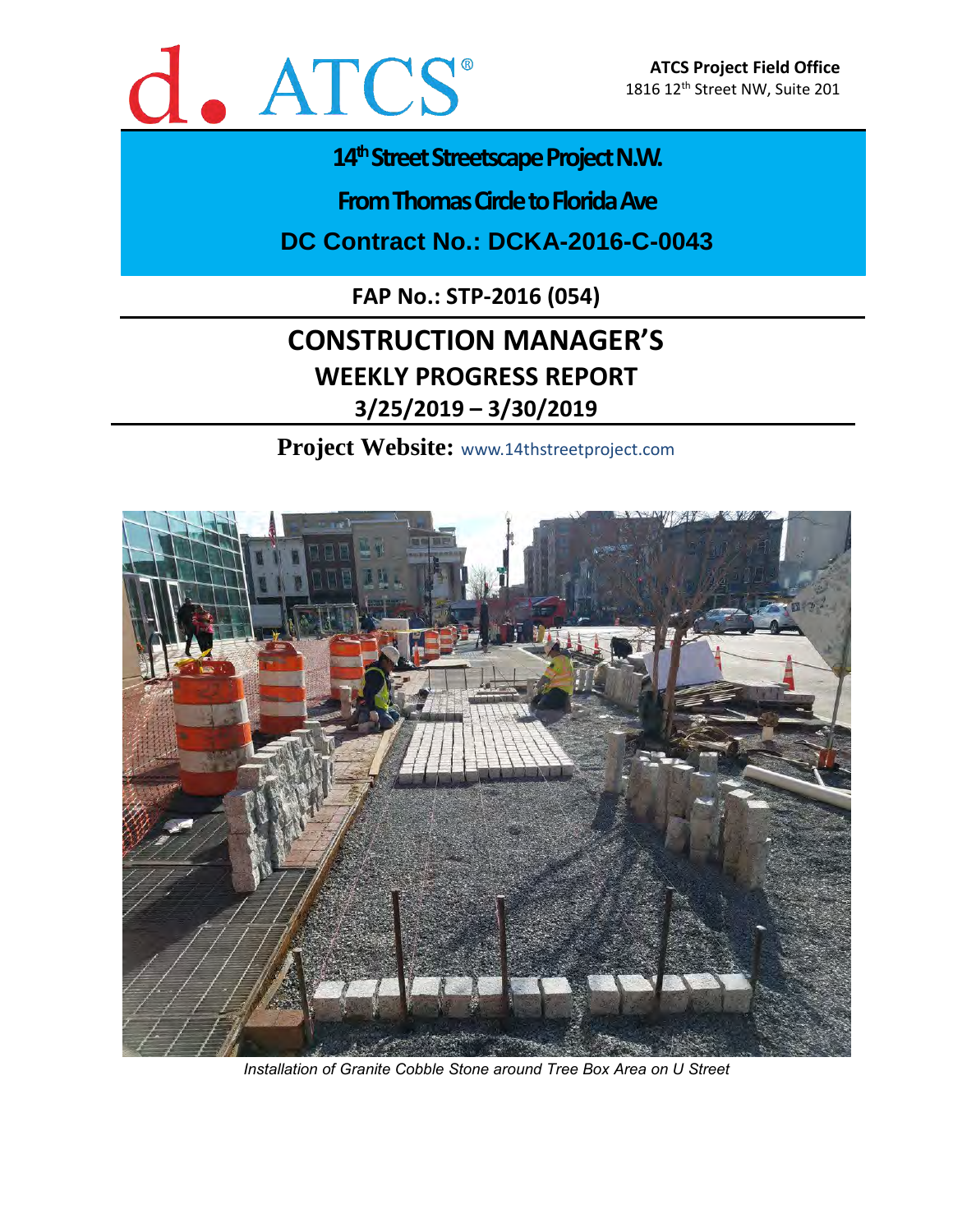

**WEEK ENDING 3/30/2019**

PAGE 2 of 7

#### **1. EXECUTIVE SUMMARY**

#### **Project Description:**

The scope of the construction work includes the followings:

- The removal and disposal of existing roadway pavement, curb and gutter and sidewalks, milling of existing asphalt pavement to the extents shown on plans.
- The resurfacing of existing asphalt pavement using 2" Superpave AC surface on 14<sup>th</sup> Street between Thomas Circle and Florida Ave as shown in the plans.
- The replacement of all curbs and gutters with Granite Curbs, 12" Brick Gutter, Concrete Sidewalk, Wheelchair/Bicycle Ramps, and Cobble Stone LID Paver, Bioretention Planters as shown on the plans or as directed.
- The removal and transportation to storage yard of Existing Traffic Signals and Light Poles as shown on plans. Traffic signal relocation and equipment upgrading of Traffic Signals at all intersections of 14<sup>th</sup> Street within the project limit as shown on plans.
- Streetscaping throughout the 14<sup>th</sup> Street corridor as shown in the plans.
- The installation of traffic signing and permanent pavement markings.
- Upgrading of street lighting throughout the 14<sup>th</sup> Street corridor as shown in the plans.
- Construction and upgrading of single catch basin, double catch basin, and triple catch basin.
- Construction / Upgrading of new Watermains, Fire Hydrants
- Full Reconstruction of R Street.
- Installation of new Bus Islands and bus pads as shown on the plans and as directed.
- The installation and use of erosion and sediment control measures as required.
- Mobilization and demobilization, performance of field layout, provision and maintenance of engineer's field facilities, progress photographs, and the proper maintenance of vehicular and pedestrian traffic during construction, including provision of all required construction warning and detour signs and traffic control devices.

#### **Work by Others**

The PEPCO manhole replacement or vault adjustments activities will be done by others approved by PEPCO. The ATCS CM team will coordinate all these activities with the Contractor and PEPCO.

#### **2. STATUS OF CONSTRUCTION / PROGRESS SUMMARY**

#### **Progress Summary:**

- 1. Omni onsite excavating and installing electrical conduits and manholes
- 2. Omni is excavating and installing Traffic Signal and Street Light Foundations
- 3. Omni excavating and installing Catch Basins and Sewer Manholes
- 4. Omni excavating and install new water main and Fire Hydrants for DC Water
- 5. Den installing PCC Sidewalk, Granite Curb, Brick Gutter, ADA Ramps
- 6. FMCC excavated and replaced PCC Pavement
- 7. FMCC Electrical Installing Traffic Signal Poles, Transformer Bases, Traffic Control Cabinets, and Pendent Poles
- 8. FMCC onsite providing MOT for Subcontractors

#### **CM Community Outreach Activities**

- 1. Connected with retailers and property owners in project corridor to provide updates and address any questions or concerns.
- 2. Project Website is up and running. Responded to email questions that came through Project Website.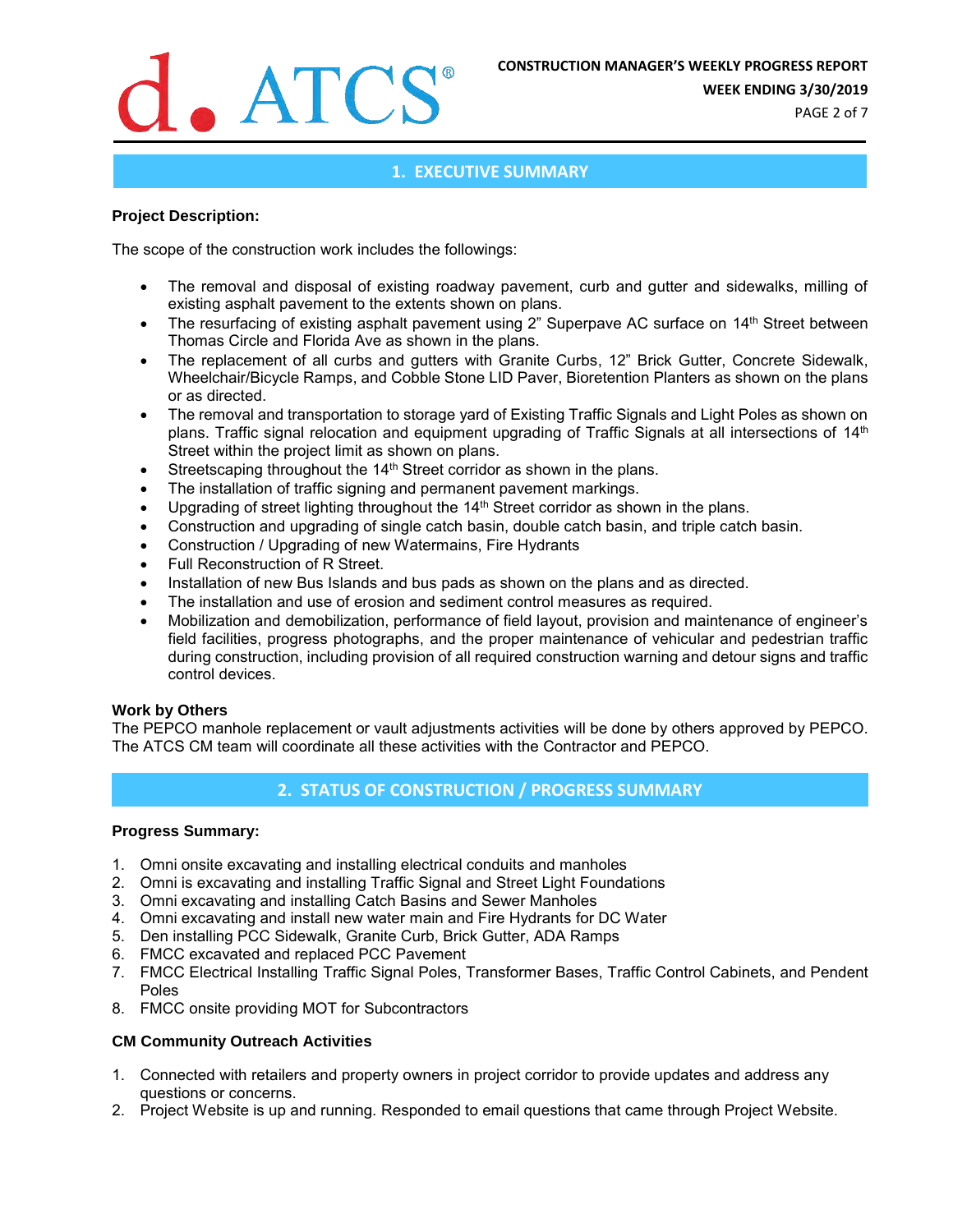

PAGE 3 of 7

#### **3. ISSUES / ACTION ITEMS**

- Ongoing Issues / Items: Pepco working on conflicts (approx. 12) and to give CM a report on time frame for design and corrections.
- Bus Shelter Removal DDOT working on cost / budget
- Action Items:
- New Issues / Items: None

#### **4. MEETINGS / PROJECT COORDINATION**

Progress Meeting are schedule at the Field Office every Tuesday at 10:30am

#### **5. DAILY WORK PERFORMED**

#### **Monday 3/25/2019**

- 1. FMCC continue with the PCC Pavement Repair between V Street and W Street
- 2. DEN excavated and placed backfill for the Bump Out at  $14<sup>th</sup>$  and Riggs
- 3. Omni excavated and encased 2" and 4" PVC Conduit between M108 to TS5, M108 to TS53, M108 to HB15, P06A to C40A
- 4. Omni formed and poured one (1) Traffic Signal Foundation (TS52)
- 5. FMCC was onsite providing MOT for these operations

#### **Tuesday 3/26/2019**

- 1. Omni placed Backfill, Aggregate Base, and PCC Base between C36 to L61, C38 to L62, C41 to L65, C42 to L67, C44 to L69, M56 to M58
- 2. Omni formed and poured one (1) Street Light foundation (L124)
- 3. Omni excavated and installed 2"and 4" PVC Conduit between M108 to TC11, M108 to L124
- 4. Omni excavated and installed CB-32 (14<sup>th</sup> and U Street)
- 5. FMCC continued the PCC Pavement Repair between W and V Street
- 6. DEN placed PCC Sidewalk and two (2) ADA Ramps at the NE corner of  $14<sup>th</sup>$  and Riggs
- 7. FMCC was onsite providing MOT for these operations

#### **Wednesday 3/27/2019**

- 1. FMCC continued the PCC Pavement repair between Florida and W Street
- 2. DEN excavated and backfilled the Bump Out at the SW Corner of  $14<sup>th</sup>$  and V Street
- 3. Omni installed one (1) Fire Hydrant at 14th and U Street
- 4. Omni installed the 15" PCC Connection pipe at 14th and U Street
- 5. Omni placed Backfill, Aggregate Base, and PCC Base between C42 to L67, C44 to L69
- 6. Omni formed and poured two (2) Traffic Signal / Street Light Foundations (L123, TS57)
- 7. Omni excavated and installed 2" and 4" PVC Conduit between M105 to L123, M105 to TS57
- 8. FMCC was onsite providing MOT for these operations

#### **Thursday 3/28/2019**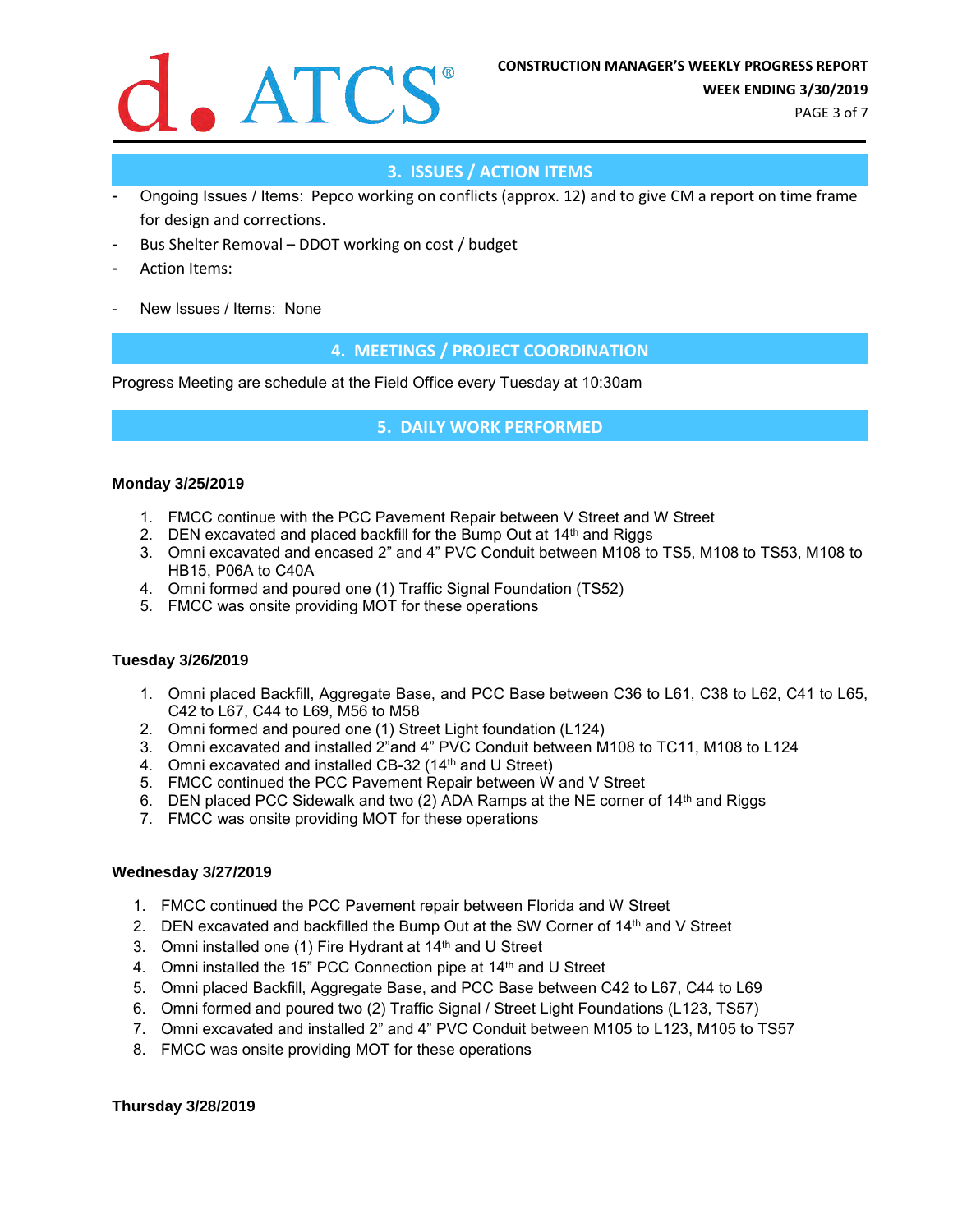

PAGE 4 of 7

- 1. Omni formed and poured five (5) Traffic Signal / Street Light Foundations (L73, TS29, TS31, L112, TS50)
- 2. Omni excavated and installed 2" and 4" PVC Conduit between M55 to M59, M61 to TS29, M59 to L73, C47 to TS31, M98 to TS50
- 3. DEN placed PCC Sidewalk and two (2) ADA Ramps at the SW corner of  $14<sup>th</sup>$  and V Street
- 4. FMCC continued PCC Pavement Repair between V and W Street
- 5. Omni abandoned the existing connection pipe at 14<sup>th</sup> and U Street
- 6. FMCC was onsite providing MOT for these operations

#### **Friday 3/29/2019**

- 1. DEN installed Granite Cobble Stone, Observation Well around the Tree Box area on the Northside of U Street
- 2. FMCC Electrical completed the Temporary Traffic Signals for L72, TS30, T56
- 3. FMCC removed the Street Light Pole and Luminaire for R54
- 4. FMCC continued PCC Pavement Repairs between Florida and W Street
- 5. Omni demoed four (4) Traffic Signal / Street Light Foundations
- 6. FMCC was onsite providing MOT for these operations

#### **Saturday 3/30/2019**

1. FMCC did not request to work today

#### **6. INSPECTION & MATERIAL TESTS PERFORMED**

- QA/QC was onsite preforming compaction testing of backfill and aggregate base material

#### **7. RFI's / SUBMITTALS**

- Requests For Information:
	- o We have received 21 RFIs; 19 RFIs have been answered.
- Submittals:
- $\circ$  We have received 75 Submittals; 73 Submittals have been Approved

#### **8. CHANGE ORDERS/TASK ORDERS**

 $\circ$  CM Task Order Modification submitted to DDOT for time extension was approved

#### **9. DBE or CBE PARTICIPATION SUMMARIES**

- ATCS CBE / DBE Activity:
	- $\circ$  Hayat Brown LLC.: Provided Office Engineering and Inspection support for this project.
- Fort Myer Construction Corp. DBE Activity:
	- o Omni Excavators Inc.
	- o Den United LLC.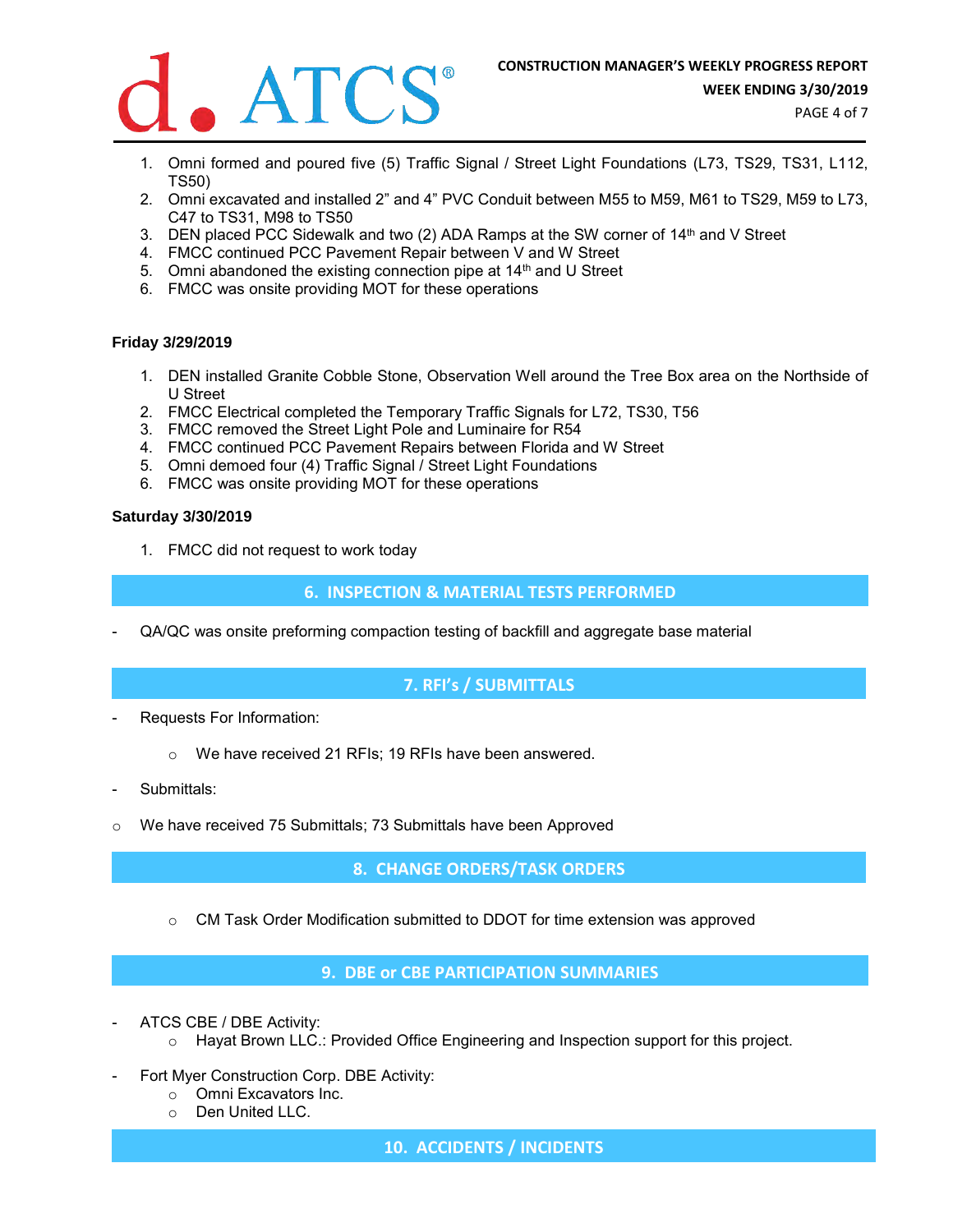## **CONSTRUCTION MANAGER'S WEEKLY PROGRESS REPORT<br>WEEK ENDING 3/30/2019**

**11. PHOTOS OF WORK PERFORMED THIS PERIOD**



*Installation Bump Out at 14th and Riggs Street*



*ADA Ramp at the NE Corner of 14th and Riggs*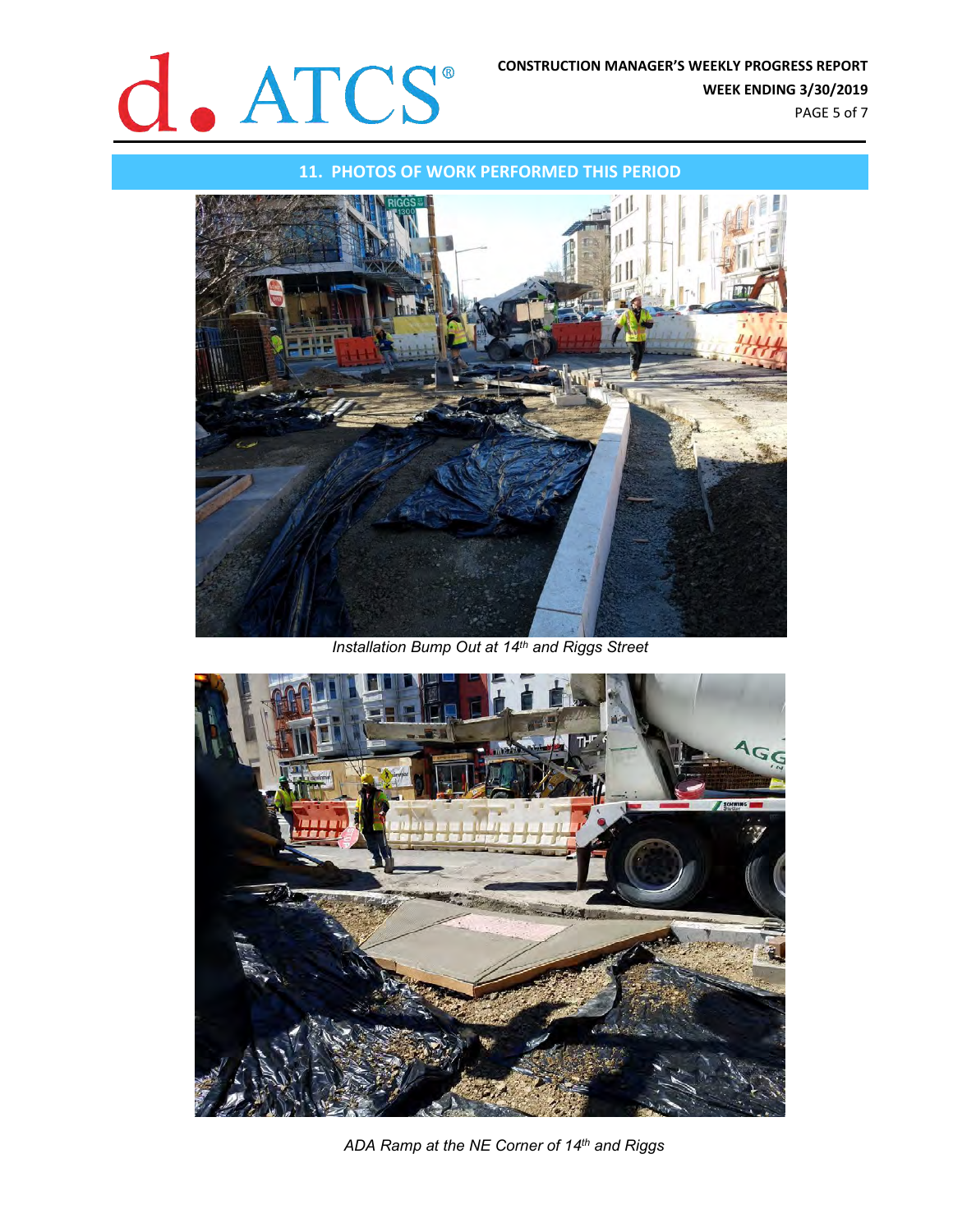

**WEEK ENDING 3/30/2019** PAGE 6 of 7



*PCC Pavement Repair between Florida and W Street*



*Installation of Gate Valve for New Fire Hydrant at 14th and U Street*